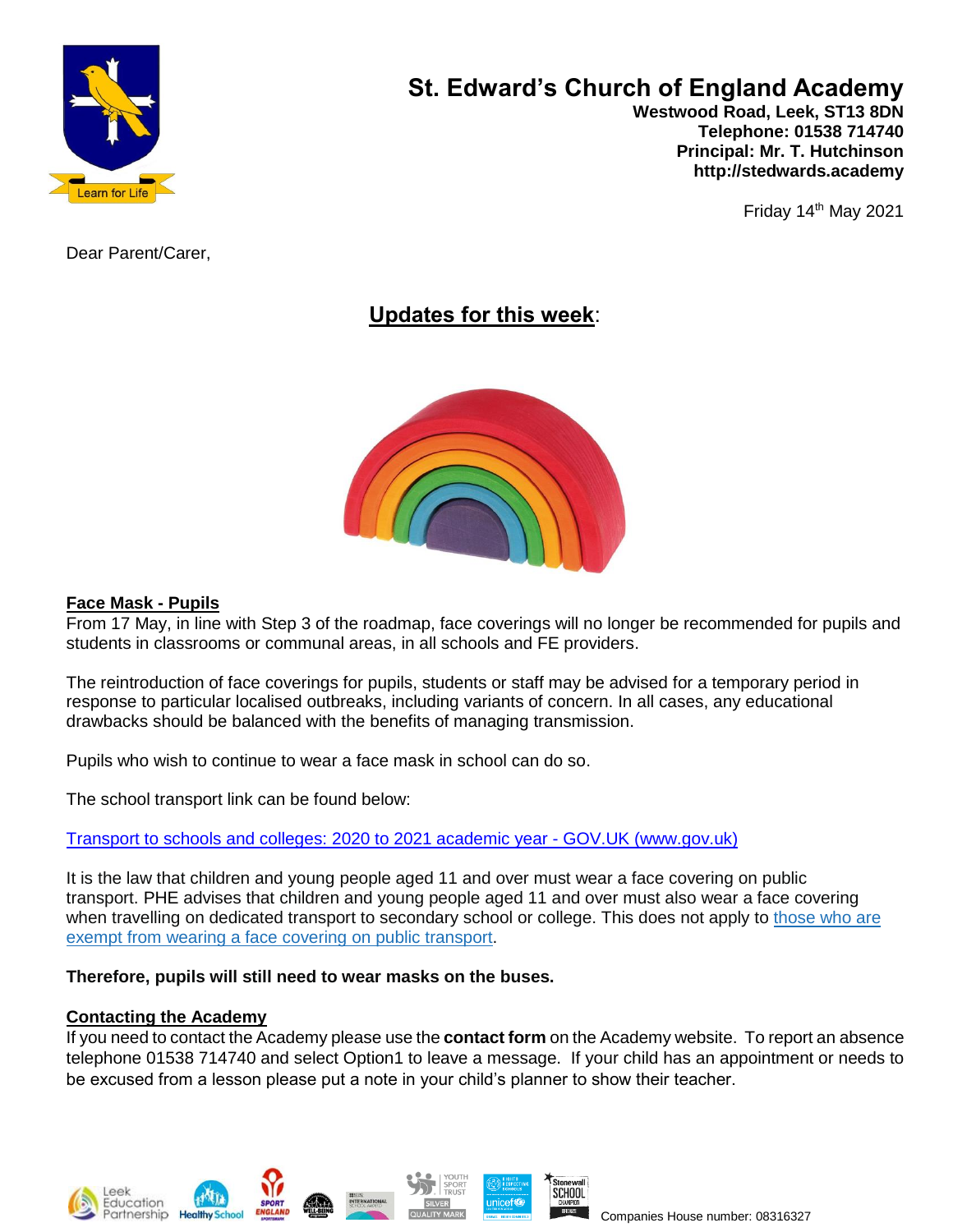# **Parent Pay**

Please check your ParentPay account and if your child has a dinner debt please ensure that the balance is paid off by the 28th May. It is your responsibility to ensure your child has enough funds to cover the cost of their lunch, we only allow pupils to go into debt under exceptional circumstances and repayment is made on the same day. If you are experiencing difficulties, please contact the Finance Office on 01538 714747.

#### **Number Day**

We raised a total of £227.50 for number day. Well done to everyone who took part. £113.75 to NSPCC £113.75 to numeracy-based playground activities

## **Staffordshire County Council Transport Consultation**

Staffordshire County Council has been selected by the Department of Transport to design, develop and implement a Demand Responsive Transport (DRT) service in Staffordshire Moorlands over the next 3-4 years. This service will build on the existing Moorlands Connect service and will be integrated with local bus services, offering an app-based booking and scheduling system.

The service - which will commence in September 2021 - will integrate the Leek to Ashbourne, Buxton to Ashbourne and Buxton to Leek local bus service, providing opportunities for residents and visitors to access services and to enjoy the Staffordshire Peak District.

The service may offer an alternative transport option for pupils attending St Edward's Academy who are not entitled to free transport. This transport option could be of particular benefit to pupils attending before or after school clubs.

Staffordshire County Council has set up a survey regarding the proposal which can be found at [https://consultation.staffordshire.gov.uk/.](https://consultation.staffordshire.gov.uk/) Due to the time constraints with this project, the deadline for submitting feedback is Friday 14th May 2021.

Full details of this project - including a map of the proposed area to be covered - can be found on the Staffordshire County Council website: [https://www.staffordshire.gov.uk/Transport/transportplanning/Funding](https://www.staffordshire.gov.uk/Transport/transportplanning/Funding-bids/Staffordshire-Moorlands-Demand-Responsive-Transport-DRT.aspx)[bids/Staffordshire-Moorlands-Demand-Responsive-Transport-DRT.aspx](https://www.staffordshire.gov.uk/Transport/transportplanning/Funding-bids/Staffordshire-Moorlands-Demand-Responsive-Transport-DRT.aspx)

#### **Homework:**

Homework is now set on Teams not Go4Schools. Please make sure your child checks for assignments set by their teacher.

#### **Year 7 and 8 Pupils: Reporting Lateral Flow Test Results:**

Please can parents/carers remember to send in your home testing results to the link below and not the Academy contact form. This form below has been set up specifically to collate this information:

#### [Year 7 and 8 Lateral Flow Home Testing Result Form](https://forms.office.com/Pages/ResponsePage.aspx?id=1fhjb3KZgUuT_NXvEhdWcKayiLvXvodDpRcCWau7pr1UMk9UNVBUMDE3R01YWVZVV1MwTEtDVzQ5Si4u)

#### **Home Testing Information Year 7 & Year 8**

A detailed letter with further guidance on this has been sent out to Year 7 and 8 parents/carers. Information on this has also been posted on the Academy website. A Video and links with further information can be found below.

**How to do a Covid [self-test](https://www.youtube.com/watch?v=S9XR8RZxKNo&list=PLvaBZskxS7tzQYlVg7lwH5uxAD9UrSzGJ&index=2) video**

**[Informing](https://forms.office.com/Pages/ResponsePage.aspx?id=1fhjb3KZgUuT_NXvEhdWcKayiLvXvodDpRcCWau7pr1UMk9UNVBUMDE3R01YWVZVV1MwTEtDVzQ5Si4u) the Academy of your result**

**[Informing](https://www.gov.uk/report-covid19-result) the NHS of your result**

**[Testing](https://www.stedwards.academy/admin/ckfinder/userfiles/files/Testing%20pupils%20at%20home%20kits%20letter.pdf) at Home Y7 & Y8 Letter**

## **Privacy Notice for [Staff/Pupils](https://www.stedwards.academy/admin/ckfinder/userfiles/files/Privacy%20Notice%20%20for%20Staff%20-%20%20Pupils%20test%20at%20home.pdf) Testing at Home**